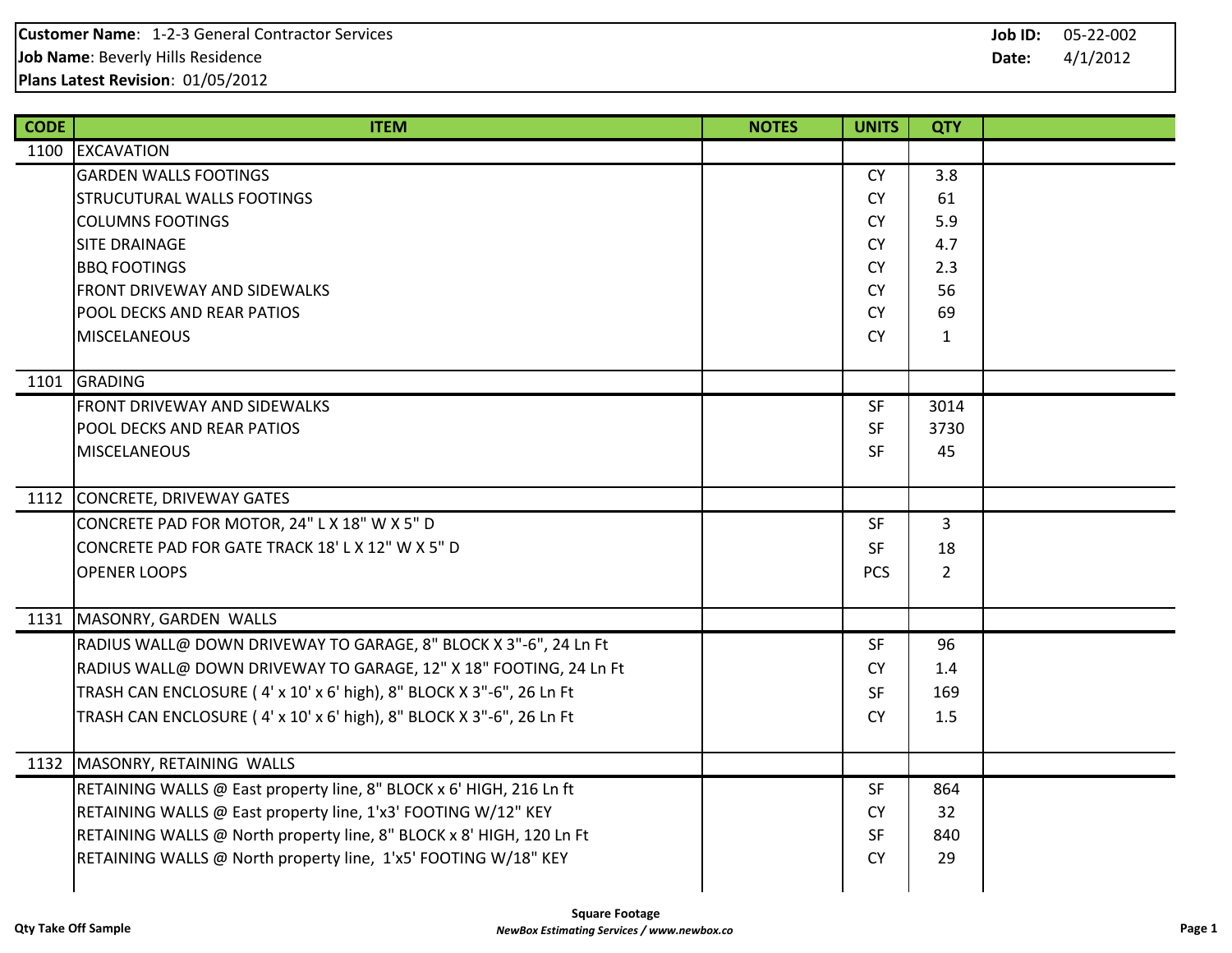| 2100 | <b>WATERPROOFING</b>                                                      |            |           |                |  |
|------|---------------------------------------------------------------------------|------------|-----------|----------------|--|
|      | NEW RETAINING WALLS @ East'property line 216LF x 4' HIGH                  | 216 Ln Ft  | <b>SF</b> | 972            |  |
|      | NEW RETAINING WALLS @ North property line 120 LF x 7' HIGH                | 120 Ln Ft  | <b>SF</b> | 900            |  |
|      |                                                                           |            |           |                |  |
| 1133 | MASONRY, COLUMNS                                                          |            |           |                |  |
|      | SQ PILASTERS @ Driveway 16" X 16" x 8' high, 8" BLOCK                     | 2 Columns  | SF        | 96             |  |
|      | SQ PILASTERS @ Driveway 16" X 16" x 8' high, 30"L X 30"W X 18"D FOOT.     | 2 Footings | <b>CY</b> | 0.7            |  |
|      | CONCRETE GRADE BEAM, @ Between driveway pilasters (2'H x 2'W x 12'L)      |            | <b>CY</b> | 1.8            |  |
|      | SQ PILASTERS @ Driveway (16"x 16" x 6'-6" high), 8" BLOCK                 | 2 Columns  | <b>SF</b> | 84             |  |
|      | SQ PILASTERS @ Driveway 16" X 16" x 6'-6" high, 30"L X 30"W X 18"D FOOT.  |            | <b>CY</b> | 0.7            |  |
|      | SQ PILASTERS @ Motorcourt (24" x 24" x 3' high), 8" BLOCK                 | 2 Columns  | <b>SF</b> | 56             |  |
|      | SQ PILASTERS @ Motorcourt (24" x 24" x 3' high), 36"L X 36"W X 12"D FOOT. |            | <b>CY</b> | 0.7            |  |
|      | SQ PILASTERS @ Pool deck (24"x24"x 3' high), 8" BLOCK                     | 4 Columns  | <b>SF</b> | 112            |  |
|      | SQ PILASTERS @ Pool deck (24"x24"x 3' high), 36"L X 36"W X 18"D FOOTING   |            | <b>CY</b> | $\overline{2}$ |  |
|      | MAIL BOX COLUMN 24"X 24" BY 4' HIGH                                       |            | <b>SF</b> | 40             |  |
|      | MAIL BOX COLUMN 24"X 24" BY 4' HIGH, 36"L X 36"W X 18"D FOOTING           |            | <b>CY</b> | 0.6            |  |
|      |                                                                           |            |           |                |  |
|      | 1114 STONE VENEER / PRECAST                                               |            |           |                |  |
|      | DRIVEWAY ENTRY PILASTERS 18" wide x 8'-6" high (51 sf + cap)              |            | <b>SF</b> | 112            |  |
|      | DRIVEWAY ENTRY PILASTERS 18' wide x 6'-9" high (41 sf + cap)              |            | <b>SF</b> | 82             |  |
|      | PRE-CAST SQ. CAPS @ square driveway pilasters (2' x 2')                   |            | EA        | 4              |  |
|      | PRE-CAST SQ. CAPS @ square pool area pilasters (2'x 2')                   |            | EA        | 2              |  |
|      | PRE-CAST SQ. CAPS @ mailbox (2'x 2')                                      |            | EA        | $\overline{2}$ |  |
|      |                                                                           |            |           |                |  |
|      | 1115 STUCCO ON SITE MASONRY WALLS                                         |            |           |                |  |
|      | STUCCO ON MASONRY WALL @ Pool retaining wall (38' x 12' high)             |            | <b>SF</b> | 460            |  |
|      | STUCCO ON MASONRY WALL @ Radius driveway wall to garage (112' x 8'H)      |            | <b>SF</b> | 900            |  |
|      | STUCCO ON 3' PILASTERS @ Front motor court (2' wide x 3' high)            |            | <b>SF</b> | 56             |  |
|      | STUCCO ON 3' PILASTERS @ Pool deck (2' wide x 3' high)                    |            | <b>SF</b> | 112            |  |
|      | STUCCO ON RETAINING WALLS@ East property line (1216 LF x 4' high)         |            | SF        | 1520           |  |
|      | STUCCO ON RETAINING WALLS @ North property line (1120 LF x 6' high)       |            | <b>SF</b> | 1080           |  |
|      | STUCCO ON MASONRY WALL @ Trash enclosure walls (16' LF x 6' high)         |            | <b>SF</b> | 145            |  |
|      | STUCCO ON MAILBOX COLUMN @ Front (8' LF x 5' high)                        |            | <b>SF</b> | 40             |  |
|      |                                                                           |            |           |                |  |
| 3001 | <b>SITE DRAINAGE</b>                                                      |            |           |                |  |
|      | SITE 4" PVC DRAINS & BASINS @ Front & rear yards (per Civil plan)         |            | LF.       | 1150           |  |
|      | SITE RAIN GUTTER TIE-INS @ Front sides & rear roof drains                 |            | LF        | 425            |  |
|      | SUMP PUMP PIT & PUMP TO CURB @ site drainage to front curb                |            | EA        | $\mathbf{1}$   |  |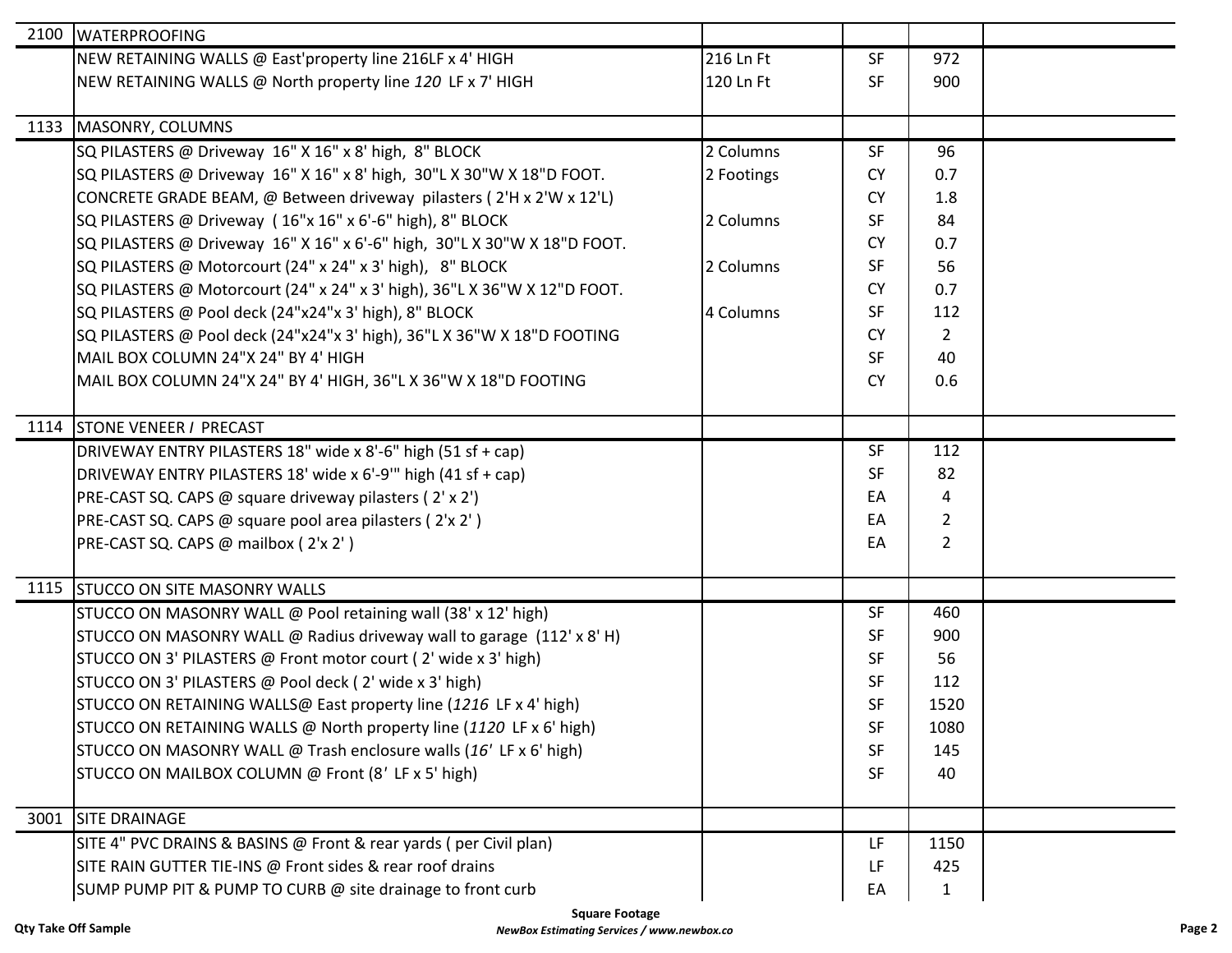|      | SUMP PUMP PIT & PUMP TO CURB @ pool overflow and back washing        | EA        | $\mathbf{1}$ |  |
|------|----------------------------------------------------------------------|-----------|--------------|--|
|      | 3002 SUB-DRAINS & GRAVEL                                             |           |              |  |
|      | FRENCH DRAINS @ North retaining wall                                 | LF        | 124          |  |
|      | FRENCH DRAINS @ East retaining wall                                  | LF        | 220          |  |
| 1134 | BBQ                                                                  |           |              |  |
|      | BBQ MASONRY CONSTRUCTION (22.5' x 3.5'), 6" BLOCK, 36 Ln Ft          | <b>SF</b> | 126          |  |
|      | BBQ MASONRY CONSTRUCTION (22.5' x 3.5'), 12" X 18" FOOTING, 36 Ln Ft | <b>CY</b> | 2            |  |
|      | <b>STONE BBQ COUNTER TOP</b>                                         | <b>SF</b> | 60           |  |
|      | PLUMBING & GAS TO BBQ                                                | LF        | 122          |  |
|      | 1113   HARDSCAPE "COLORED CONCRETE"                                  |           |              |  |
|      | <b>ROUND MOTOR COURT FLAT WORK</b>                                   | <b>SF</b> | 1232         |  |
|      | ROUND MOTOR COURT 6" x 8" CONCRETE CURB                              | <b>LF</b> | 135          |  |
|      | <b>ROUND MOTOR COURT GRASS JOINTS</b>                                | LF        | 624          |  |
|      | SIDEWALK @ front west side of house                                  | <b>SF</b> | 177          |  |
|      | SIDEWALK @ rear west side of house                                   | <b>SF</b> | 100          |  |
|      | SIDEWALK @ east side of house                                        | <b>SF</b> | 515          |  |
|      | WALKING PADS @ living room patio (2' X 4') x 2                       | <b>SF</b> | 16           |  |
|      | WALKING PADS @ pool deck (2' X 4' ) x 1                              | <b>SF</b> | 8            |  |
|      | WALKING PADS @ between pool deck & cupola (3' X 3') x 8              | <b>SF</b> | 72           |  |
|      | WALKING PADS @ pool decking (4'X6') x 2                              | <b>SF</b> | 48           |  |
|      | <b>EQUIPMENT PLATFORM for east air conditioner condenser units</b>   | <b>SF</b> | 75           |  |
|      | <b>EQUIPMENT PLATFORM for Wine Chiller Condenser</b>                 | <b>SF</b> | 12           |  |
|      | 1114   HARDSCAPE, STANDARD CONCRETE GREY                             |           |              |  |
|      | EQUIPMENT PLATFORM @ pool equipment (6' x 14')                       | <b>SF</b> | 84           |  |
|      | EQUIPMENT PLATFORM @ air conditioner equipment (6' x 16')            | <b>SF</b> | 96           |  |
|      | CONCRETE SUB SLAB @ Front entry porch, steps & walk to motor court   | SF        | 360          |  |
|      | CONCRETE SUB SLAB @ Main entry porch, walk &M steps.                 | <b>SF</b> | 235          |  |
|      | CONCRETE SUB SLAB @ Driveway entry                                   | <b>SF</b> | 300          |  |
|      | CONCRETE SUB SLAB @ Driveway down to garage                          | <b>SF</b> | 835          |  |
|      | CONCRETE SUB SLAB @ Living room deck                                 | <b>SF</b> | 325          |  |
|      | CONCRETE SUB SLAB @ BBQ deck                                         | <b>SF</b> | 575          |  |
|      | CONCRETE SUB SLAB @ Pool deck                                        | SF        | 760          |  |
|      | CONCRETE DRIVEWAY APPROACH & APRON (16' wide) @ House                | <b>SF</b> | 80           |  |
|      | CONCRETE DRIVEWAY APPROACH & APRON (16' wide) @ Easement             | <b>SF</b> | 80           |  |